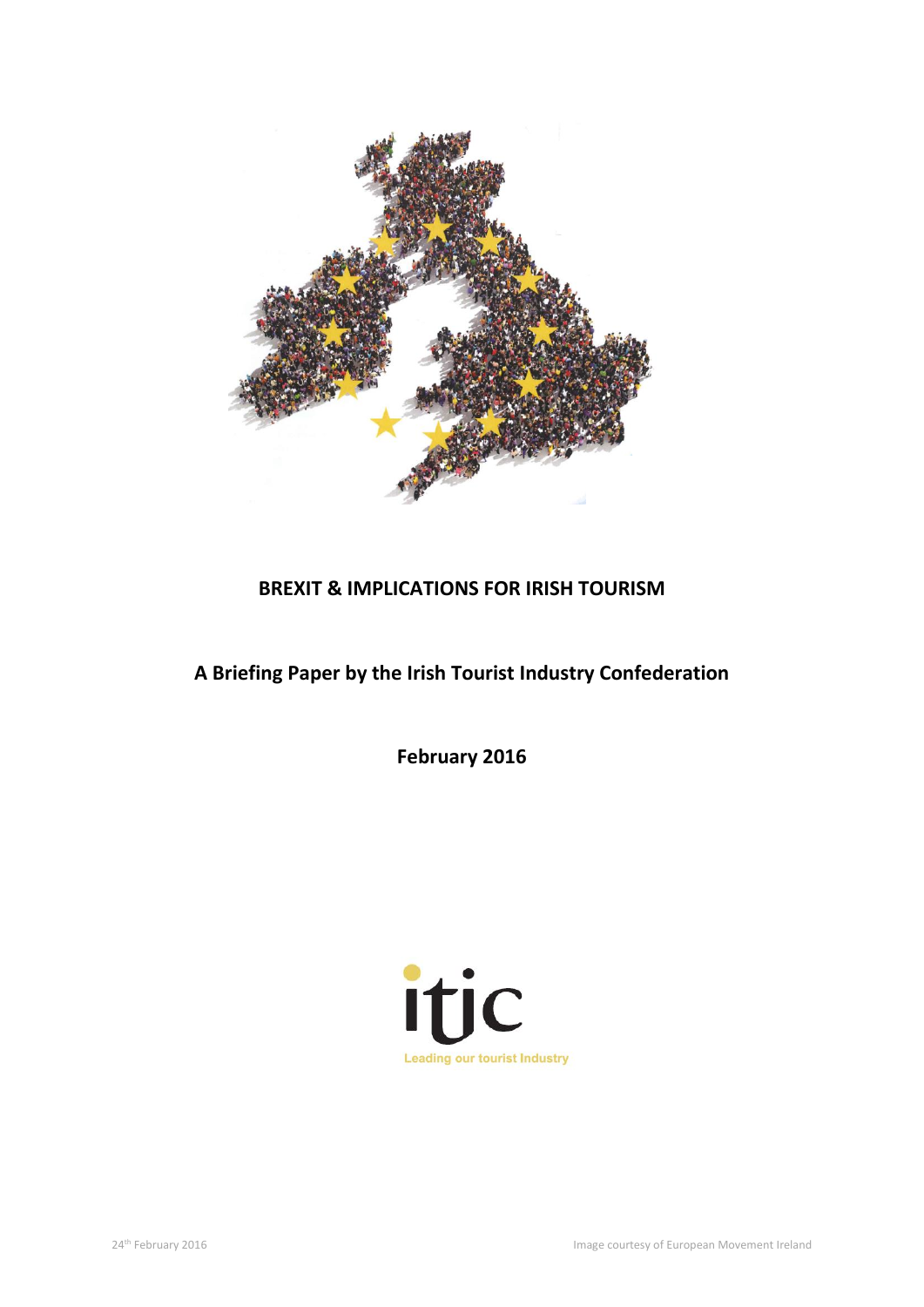#### **Context**

Following a negotiated United Kingdom (UK)/European Union (EU) deal, the date of  $23^{rd}$  June 2016 has been set by Prime Minister David Cameron for UK voters to go to the polls for an "in/out" referendum vote on the UK's membership of the EU. The British Prime Minister has negotiated a UK-EU reform package or a "special status agreement" which will take effect immediately should the UK vote to remain within the EU. These changes include protection for the City of London's financial services sector and the British currency outside of the euro zone; guarantees on sovereignty and the introduction of a 'red card for national parliaments'; and concessions on welfare and child benefit entitlements for immigrants.

The referendum, known as Brexit - an abbreviation of "British Exit" – is expected to be a close contest with David Cameron and most of his Conservative cabinet in favour of remaining within the EU although some cabinet ministers, as well as high-profile Mayor of London Boris Johnson, supporting UK leaving the EU. The situation is further complicated by the fact that the Scottish National Party (SNP), who have a strong majority within the Scottish Assembly, are pro-European and have stated that a vote in favour of Brexit would trigger another Scottish independence referendum. In Northern Ireland the Democratic Ulster Party favour Brexit contrary to the position of Sinn Fein, the SDLP and the Alliance Party.

As the UK is Ireland's largest trading partner it is self-evident that should Brexit happen the resulting changed relationship between the UK and the EU could potentially have far-reaching consequences. As tourism is a key component of our economic relationship with the UK it is important that the implications, if any, for Ireland's tourism industry of a possible Brexit are considered. Britain remains Ireland's largest single source market for inbound visitors with, according to the Central Statistics Office, 3.55 million visitors coming to Ireland in 2015, a market valued at circa €995 million to the economy.

This short briefing paper by the Irish Tourist Industry Confederation (ITIC) looks at the implications of the Brexit referendum on Irish tourism. It should be stated at the outset that the outcome of the referendum is difficult to predict. Furthermore should Brexit happen the ultimate consequences of a UK exit from the EU are extremely difficult to forecast or quantify with a number of variable factors at play. However it is possible to conceive of a number of possible scenarios as outlined below.

### **If the UK votes** *to remain* **within the EU**

The most benign outcome for Irish tourism would be a vote by the UK to remain within the EU. This would mean that there would be little, or no, impact on Irish tourism, other than the possibility of some inconvenience for travellers due to tighter border controls as a result of the recent UK/EU negotiations.

#### **If the UK votes** *to leave* **the EU**

In the event of a UK vote to leave the EU the picture is far from clear in terms of its impact on the wider British and Ireland economies and Irish tourism in particular. Current EU rules provide that – if such an eventuality were to pass - a two year period for withdrawal commences so the true impact of a Brexit would not be felt until mid-2018. It is likely that during this two year interregnum a withdrawing UK would seek a new trading relationship with the EU - as other non-EU countries such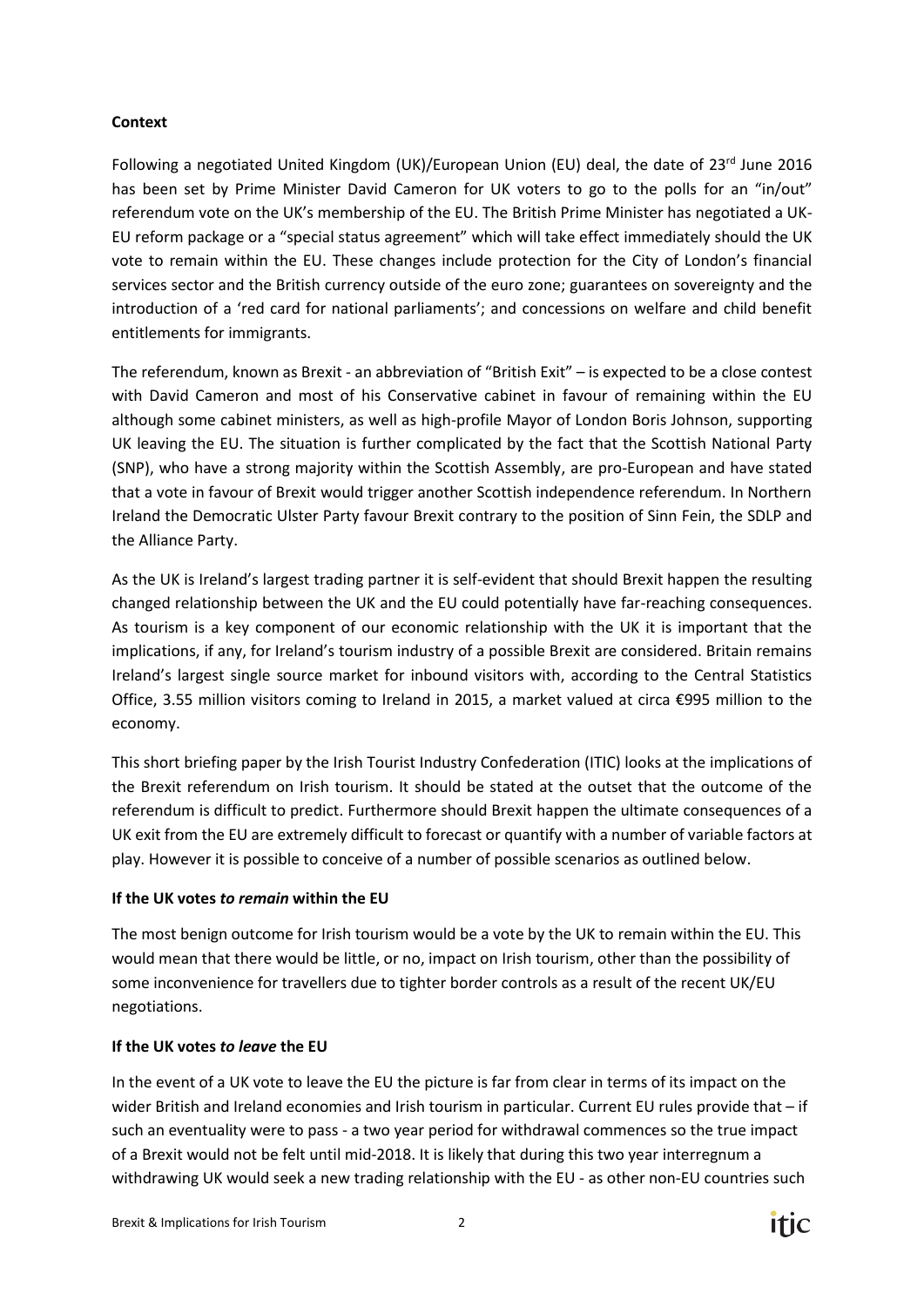as Norway and Switzerland currently enjoy - although it is by no means assured that the EU would be open to such an approach after the UK voted to exit its economic bloc. The position taken by Germany and France in this regard would be critical.

One of the scenarios most frequently mentioned is that a post-Brexit UK would seek membership of the European Free Trade Association (EFTA) which promotes free trade and economic integration. Current members of EFTA include Switzerland, Norway, Iceland and Liechtenstein. Ironically the UK was a founding member of EFTA in the early 1960s, but the association has changed considerably since that time.

While Switzerland has negotiated a series of bilateral agreements with the EU, the other EFTA members, Norway, Iceland and Liechtenstein, are also part of a joint European Economic Area (EEA) Agreement with the EU. The EEA, which came into force on 1<sup>st</sup> January 1994, brings together all EU member states and Iceland, Liechtenstein and Norway in a single market, referred to as the "Internal Market". The EEA Agreement provides for the inclusion of EU legislation covering the free movement of goods, services, persons and capital. It is thought however unlikely that the UK would join the EEA after any Brexit as it would result in accepting more EU regulation with less of a say than at present.

From an Ireland perspective some form of negotiated relationship between the UK and the EU, post-Brexit, would appear to be least damaging to economic relations. A stand-alone trade deal between Ireland and the UK after a Brexit is not an option due to the common customs area unless Ireland was to follow the UK out of the EU which would seem very unlikely.

Europe is likely to be significantly disadvantaged by Brexit as the UK is forecast to become the largest European economy by 2050. Germany, currently Europe's economic leader, is set to see a 20 million decline in population to 60 million due to its ageing demographics and low birth rate, while over the same period the UK's population is expected to go in the opposite direction and increase to 80 million. This prospect, and the economic realities therein, is likely to bring about a trading deal with the EU in the event of a Brexit.

### **Possible impacts on travel and tourism of a Brexit**

The implications of a UK vote to leave the EU on the Irish tourism industry will very much depend on the terms of engagement that are negotiated post-exit between the UK and remaining EU bloc. A critical factor will be if, how, and to what extent, the UK chooses to access to the EU single market in transport and in other allied sectors. While it is not possible to predict the future, noticeable impacts could be expected in 3 primary areas:

- Border controls
- Transport
- Competitiveness, currency fluctuation and investment uncertainty

### *Border controls*

Renewed border controls between the Republic and Northern Ireland, while a possibility, is an unlikely prospect as there is already a common travel area in force. However, with a withdrawal of the UK from the EU, the Republic's border with Northern Ireland would by definition become an external EU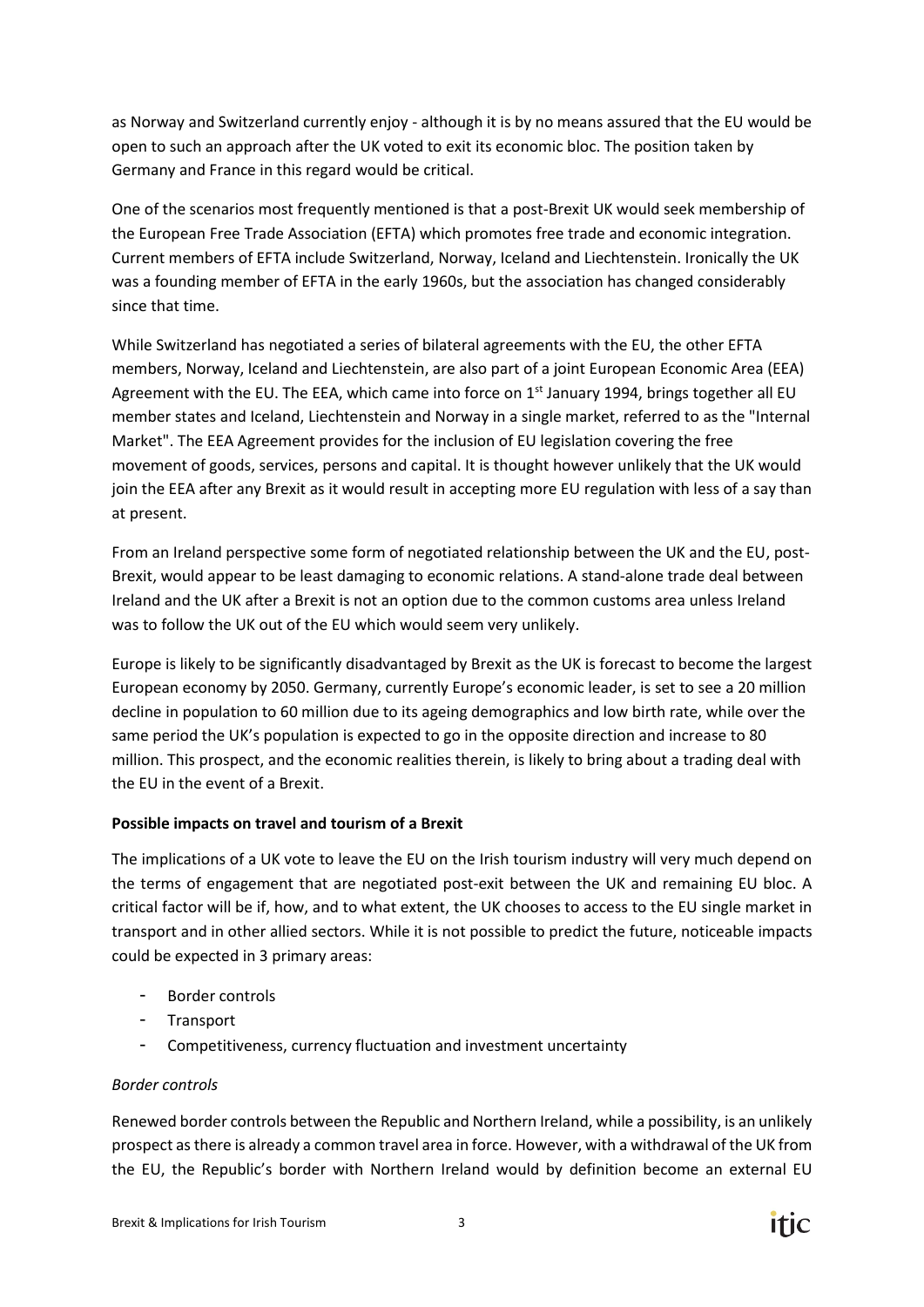border. However as both Ireland and the UK are outside Schengen, the implications for movement of people is unlikely to be significant, as the two countries already implement border controls on flights between UK and Ireland, instigated by the Irish Government 10 years ago, despite the common travel area. The implications of a Brexit however for the movement of goods and services in terms of customs, is less certain without an alternative arrangement being put in place.

## *Transport*

The primary transport benefit of EU membership has been the liberalisation of air travel whereby any EU owned and controlled carrier is free to operate anywhere within the EU without restrictions on [capacity,](http://centreforaviation.com/profiles/hot-issues/traffic-and-capacity) frequency or pricing, as well as benefiting from EU "open skies" agreements with a number of external countries, including USA and Canada. Should the UK vote to leave the EU it could still participate, post-Brexit, in the European Common Aviation Area (ECAA) which would provide UK airlines with access to the single aviation market.

ECAA already extends the liberalised aviation market beyond the EU member states to a total of 36 countries including Norway, [Iceland,](http://centreforaviation.com/profiles/countries/iceland) [Albania,](http://centreforaviation.com/profiles/countries/albania) [Bosnia and Herzegovina,](http://centreforaviation.com/profiles/countries/bosnia-and-herzegovina) [Croatia,](http://centreforaviation.com/profiles/countries/croatia) the former Yugoslav Republic of [Macedonia,](http://centreforaviation.com/profiles/countries/macedonia-fyrom) [Montenegro,](http://centreforaviation.com/profiles/countries/montenegro) [Serbia](http://centreforaviation.com/profiles/countries/serbia) and [Kosovo.](http://centreforaviation.com/profiles/countries/kosovo) Membership of ECAA would involve the UK continuing to commit to EU aviation law and regulation, including safety, [security,](http://centreforaviation.com/profiles/hot-issues/security-safety--insurance) [air traffic](http://centreforaviation.com/profiles/hot-issues/air-traffic-management)  [management,](http://centreforaviation.com/profiles/hot-issues/air-traffic-management) the [environment,](http://centreforaviation.com/profiles/hot-issues/environment) social (labour) issues, consumer rights and the economic regulation of airports. Therefore assuming the UK joins the ECAA the effects of a Brexit vote would mean little change to air transport in terms of route access, capacity or pricing.

In recent times Ryanair's Michael O'Leary, easyJet's Carolyn McCall, and former boss of the TUI Travel Peter Long have each come out in favour of UK remaining within the EU and warning of the adverse impact of Brexit on the UK travel market. IAG's Willie Walsh has also spoken out on the danger of uncertainty surrounding Brexit. Such concerns have tended to highlight the potential negative impact of a Brexit to the wider UK economy rather than identifying significant air transport implications.

At this point it would seem unlikely that, post-Brexit, there would be a loss of competitiveness between Irish-based or owned ferry operators or coach companies with their UK equivalents as the latter would still likely comply with the EU regulatory regimen.

On a positive note the possibility of a return of Duty Free shopping for travel between Ireland and the UK – and its associated benefits for gateways and carriers - could be a possibility if the UK withdraws from the EU.

# *Competitiveness & the wider British economy*

Outside of the direct implications for the travel and tourism industry, a Brexit could result in a scenario whereby Ireland's wider economy is competitively disadvantaged. A recent report from the ESRI1 suggested that a vote in favour of Brexit could lead to a 20% reduction in bilateral trade between the UK and Ireland. The ESRI report identified a loss of about €10 billion annually in trade, challenged the assumption that Ireland would attract more FDI if the UK leaves the EU, and also suggested that a Brexit could restrict the free movement of labour between the two states. While these predictions if

**.** 



<sup>1</sup> *Scoping the Possible Economic Implications of Brexit on Ireland*, (published 5 November 2015)